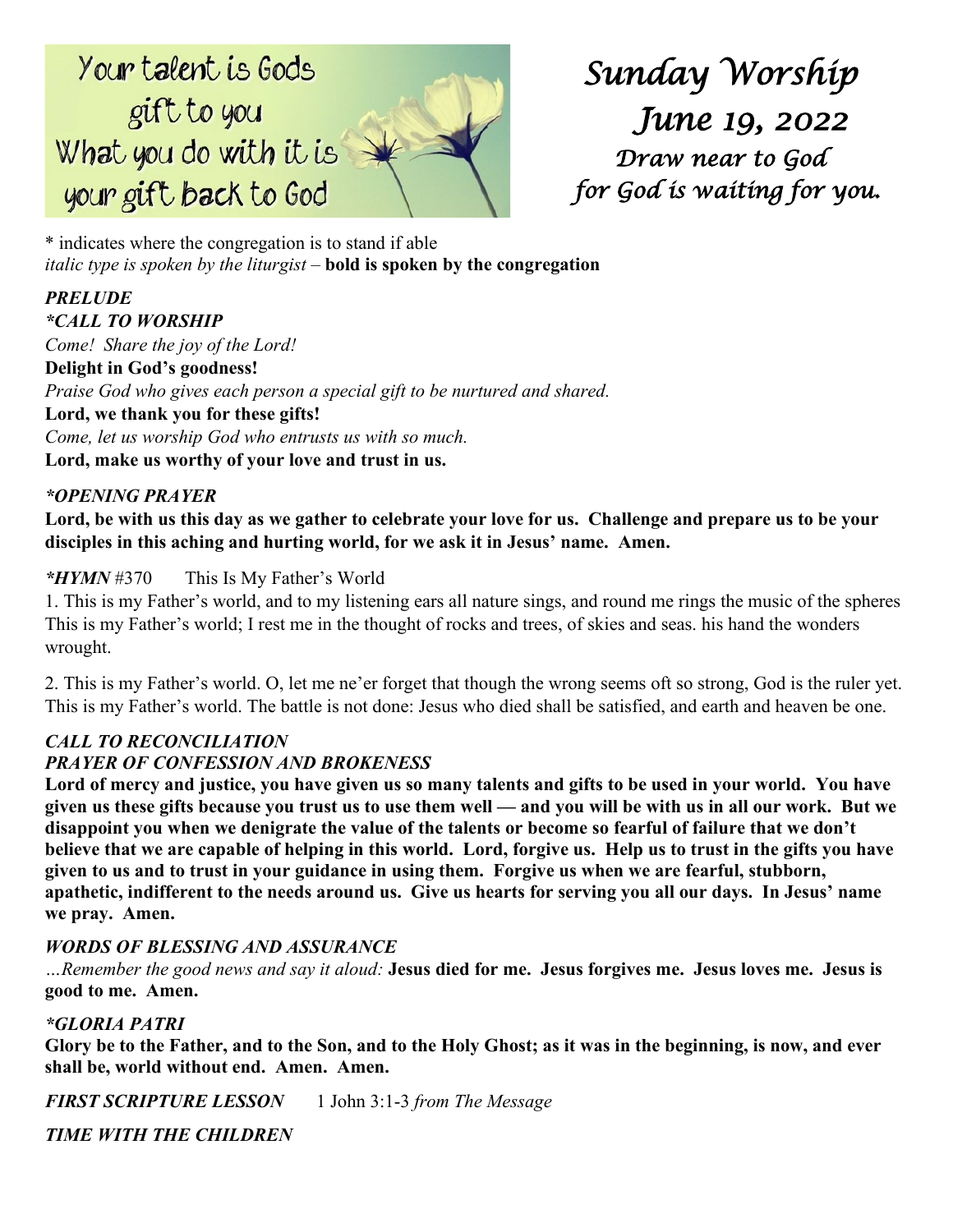*\*HYMN* #488 I Was There to He Your Borning Cry

1. "I was there to hear your borning cry; I'll be there when you are old. I rejoiced the day you were baptized to see your life unfold. I was there when you were but a child with a faith to suit you well; in a blaze of light you wandered off to find where demons dwell."

2. "When you heard the wonder of the Word, I was there to cheer you on. You were raised to praise the living Lord who whom you now belong. If you find someone to share your time and you join your hearts as one, I'll be there to make your verses rhyme from dusk till rising sun."

3. "In the middle ages of your life, not too old, no longer young, I'll be there to guide you through the night, complete what I've begun. When the evening gently closes in and you shut your weary eyes, I'll be there as I have always been with just one more surprise."

4. "I was there to hear your borning cry; I'll be there when you are old. I rejoiced the day you were baptized to see your life unfold."

*SECOND SCRIPTURE LESSON* Matthew 25:14-30

*SERMON* What Will You Do?

# *RECOGNITION OF OUR HIGH SCHOOL GRADUATES LITANY OF BLESSING AND COMMISSIONING OF GRADUATES*

*We are gathered together to celebrate the accomplishments of Colette, Ainsley, Nathan and Sara, members of our community.*

**We give blessings to you for all that you have achieved and many more achievements yet to come.**

*One part of your life's journey is complete. You will prepare to begin another phase that will take you to unimaginable places. As you prepare for your next journey, we hope that you remember the ones you leave behind, who have loved and supported you throughout the years.*

**We give you blessings of good will and love as you journey forth into the world. We thank you for the laughter and fellowship that you have shared with us and pray that as you begin your next journey you remember the times that we all have shared with you.**

*Use those memories as a beacon to guide you on your path. Don't look back; continue only forward while using those memories to create a new path.*

**We pray that God will give you strength and determination to develop new relationships that will help to strengthen and sustain your faith.**

*Because we are made in the image of God we have been blessed with free will to make choices and decisions.* **We pray that you make wise and rational decisions, always turning to God for help. God hears, God listens, God is always with you. Do not forget that. Always keep in mind that God is around and if you turn to God, God will guide you.**

*Just as Jesus commissioned the disciples to go out and spread his word with the world, so do we commission you to do the same through the way you live your life. Always keep Christ in your heart.*

**We send you forth with all our love, all our reverence, all of our perseverance, and all of our support. Strive for only the best rewards that life has to offer you and may the love of Christ shine through you.**

*Christ is the light of all people. Let him shine in you during tough times and always keep that light alive.* **Let Christ's light shine always. Thanks be to God for you. Amen.**

## *RECOGNITION OF THE OFFERING \*DOXOLOGY*

**Praise God from whom all blessings flow. Praise him, all creatures here below. Praise him above, ye heavenly hosts. Praise Father, Son, and Holy Ghost. Amen.**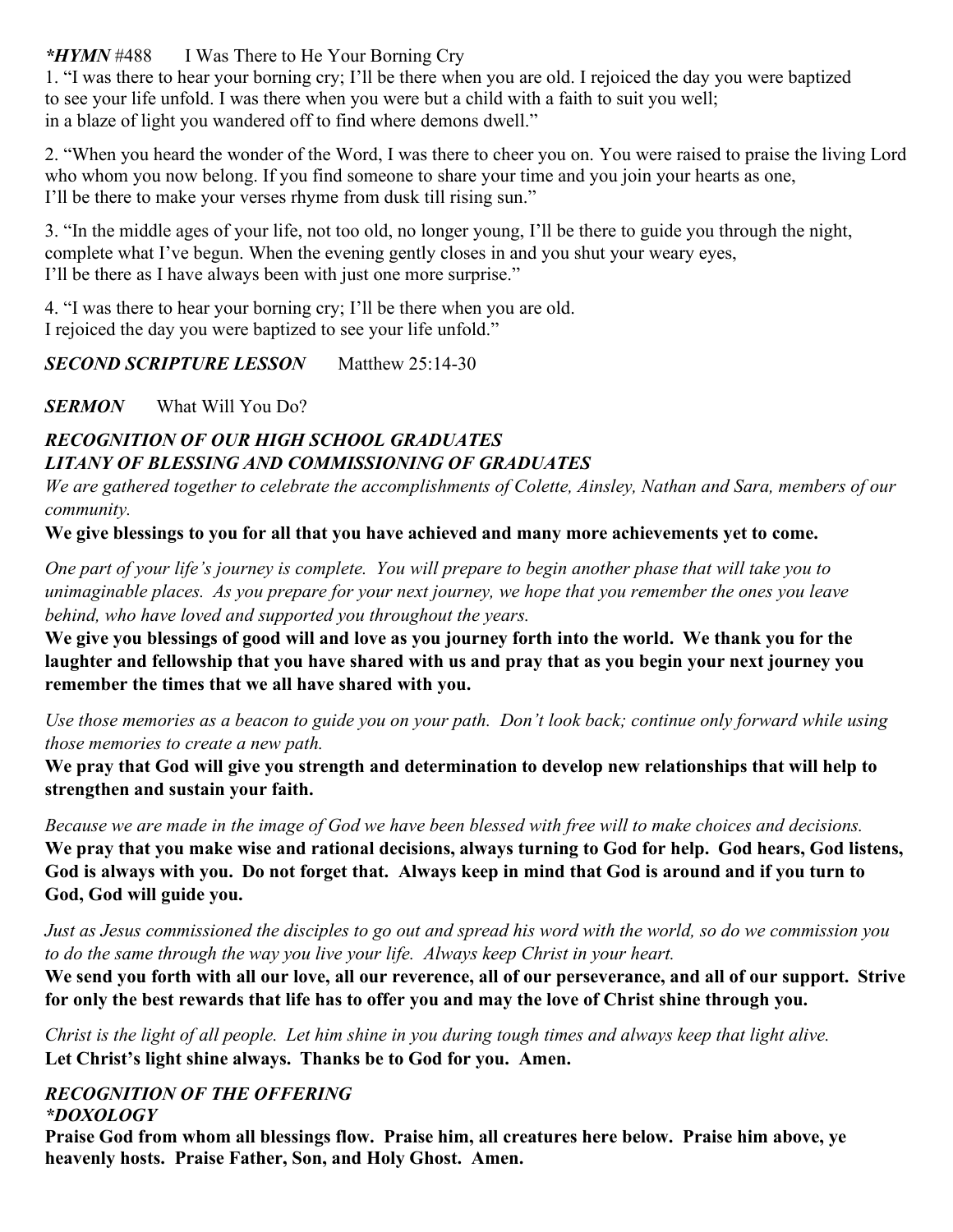## *PRAYER OF DEDICATION*

**Now, in these moments of gratitude, we would offer you a portion of all which you have given to us, Gracious God. We do so, trusting that you will take them, multiplying them in your kingdom, so all might be blessed by your love, your peace, and your hope. Amen.**

# *JOYS AND CONCERNS*

# *PRAYERS OF INTERCESSION AND THE LORD'S PRAYER*

**Our Father who art in heaven, hallowed be thy name. Thy kingdom come, thy will be done, on earth as it is in heaven. Give us this day our daily bread; and forgive us our debts, as we forgive our debtors; and lead us not into temptation, but deliver us from evil. For thine is the kingdom and the power and the glory, forever. Amen.**

## *\*HYMN* #450 Be Thou My Vision

1. Be thou my vision, O Lord of my heart; naught be all else to me, save that thou art; thou my best thought, by day or by night, waking or sleeping, thy presence my light.

2. Be thou my wisdom, and thou my true Word; I ever with thee and thou with me, Lord; thou my soul's shelter, and thou my high tower; raise thou me heavenward, O power of my power.

3. Riches I heed not, nor vain, empty praise; thou mine inheritance, now and always; thou and thou only, first in my heart, High King of Heaven, my treasure thou art.

4. High King of Heaven, my victory won, may I reach heaven's joys, O bright heaven's Sun! Heart of my own heart, whatever befall, still be my vision, O Ruler of all.

*\*BENEDICTION POSTLUDE*

# ANNOUNCEMENTS: June 19, 2022, HAPPY FATHER'S DAY.

**This week's carillon is in memory of John F. Kruse Jr.** 

**TODAY WE CELEBRATE OUR HIGH SCHOOL GRADUATES:** Colette Bush, Ainsley Dobbins, Nathan Holton and Sara Hovagimyan. Future plans for each include: Colette will be attending the University of New Haven in Connecticut majoring in Forensic Science. Ainsley will be attending Temple University majoring in University Studies. Nathan will be attending Penn State-Abington where he will major in Civil Engineering. Sara will be attending the University of Wisconsin-Madison where she will major in Political Science. We trust that God will continue to bless them along their life's journey and look forward to hearing about their new adventures. Congratulations all of you and well done!

**CHURCH CLEAN-UP DAY:** Saturday, June 25 at 9am. Bring dust rags and other cleaning rags/sponges. Especially useful are Mr. Clean Magic Erasers.

**THE SOUND OF MUSIC:** Gather with us on July 31<sup>st</sup> at 2pm at **The Town and Country Players in Buckingham** for an afternoon at the musical **The Sound of Music**. Tickets are \$26 for an adult seat and \$16 for children. Call Susan at the church office to purchase your ticket(s) today through June  $26<sup>th</sup>$ . After June  $26<sup>th</sup>$  we cannot guarantee a seat. We will be ordering the tickets, checks and cash can be sent to our office.



**YOUTH ADVENTURE CAMP – <b>July 11 – 15, 2022:** This camp is for those in  $6<sup>th</sup> - 12<sup>th</sup>$  grade. Monday – Friday, 9:00-4:00, youth are invited to participate in a weeklong series of adventures. Registration numbers are restricted to 10. Friends are welcome. There is a \$50 registration fee. Scholarships are available. Sign up by calling the church office. This program will be led by Pastor Su who is also looking for volunteers to help with transportation.

**FOOD PANTRY NEEDS**: **This week we are asking for either tuna fish or potatoes.** You only need to choose one but feel free to bring as much as you like. Bring your item(s) to the church during the week or next Sunday morning. There will be a wagon in the vestibule for donations. Any and all donations of any kind are greatly appreciated!